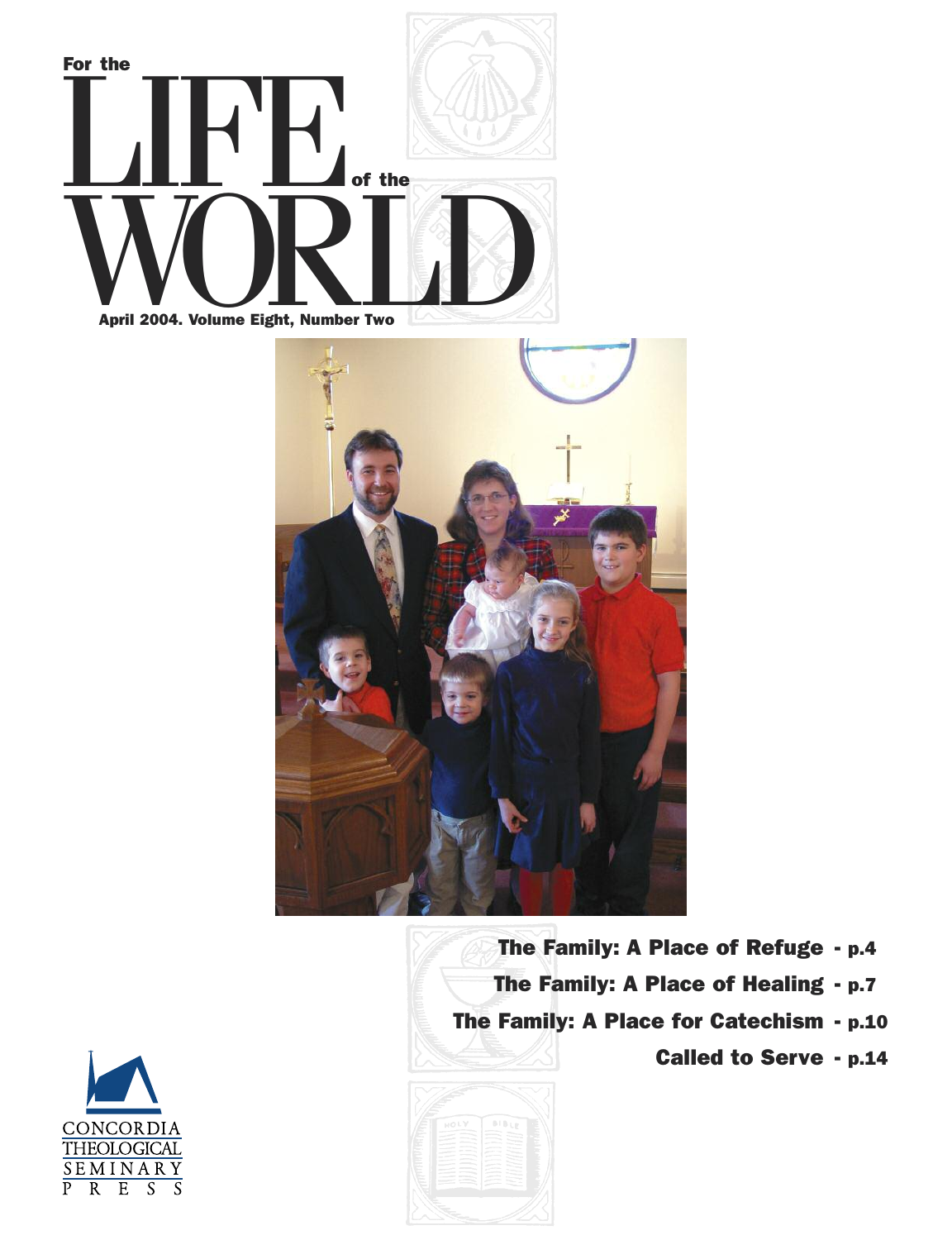# **CONTENTS**



For the Life of the World is published quarterly by Concordia Theological Seminary<br>Press, 6600 North Clinton Street, Fort Wayne, Indiana 46825. No portion of this<br>publication may be reproduced without the written consent o

# **F E A T U R E S**

#### **4 The Family: A Place of Refuge**

#### **By Dr. Gene Edward Veith, Director of the Cranach Institute, Concordia Theological Seminary, Fort Wayne, Indiana**

The home, at its best, is a refuge, a place where both children and adults can find a haven from the world, with all of its conflicts and politics, a place of love and acceptance and security, in marked contrast to the dog-eat-dog atmosphere that has become common from the workplace to the pecking orders of the school social scene.

## **7 The Family: A Place of Healing**

#### **By Dr. Beverly K. Yahnke, Executive Director of Christian Counseling Services, Milwaukee, Wisconsin**

So what has become of the faithful family our Lord intended for His children to inhabit? Has the healing family, a place of teaching, comfort, and refuge become nothing more than an enigma for postmodern minds? Thanks be to God, the furor and froth of the culture may surround Christian families, but God's children are alive, well, rooted in Christ, and serving powerfully in their vocations.

#### **10 The Family: A Place for Catechism**

#### **By the Rev. Dr. Carl C. Fickenscher II, Dean of Pastoral Education and Placement, Concordia Theological Seminary, Fort Wayne, Indiana**

Clearly Luther meant that this little book he was composing would have an honored and useful place in the Christian family. It was intended to be devotional, meaty but digestible, expressed in language that wasn't just for trained theologians but for fathers, mothers, and kids.

### **13 What Does This Mean?**



| <b>Vocation: Proclaiming the</b><br><b>Sure Word of Our Lord Jesus Christ</b> | p. 16 |
|-------------------------------------------------------------------------------|-------|
| <b>85 Years of Deaconess History</b><br><b>Starting in Fort Wayne</b>         | p. 18 |
| <b>Faculty Reaching out to</b><br><b>Colleagues in Madagascar</b>             | p. 22 |
| <b>AlumNews</b>                                                               | p. 30 |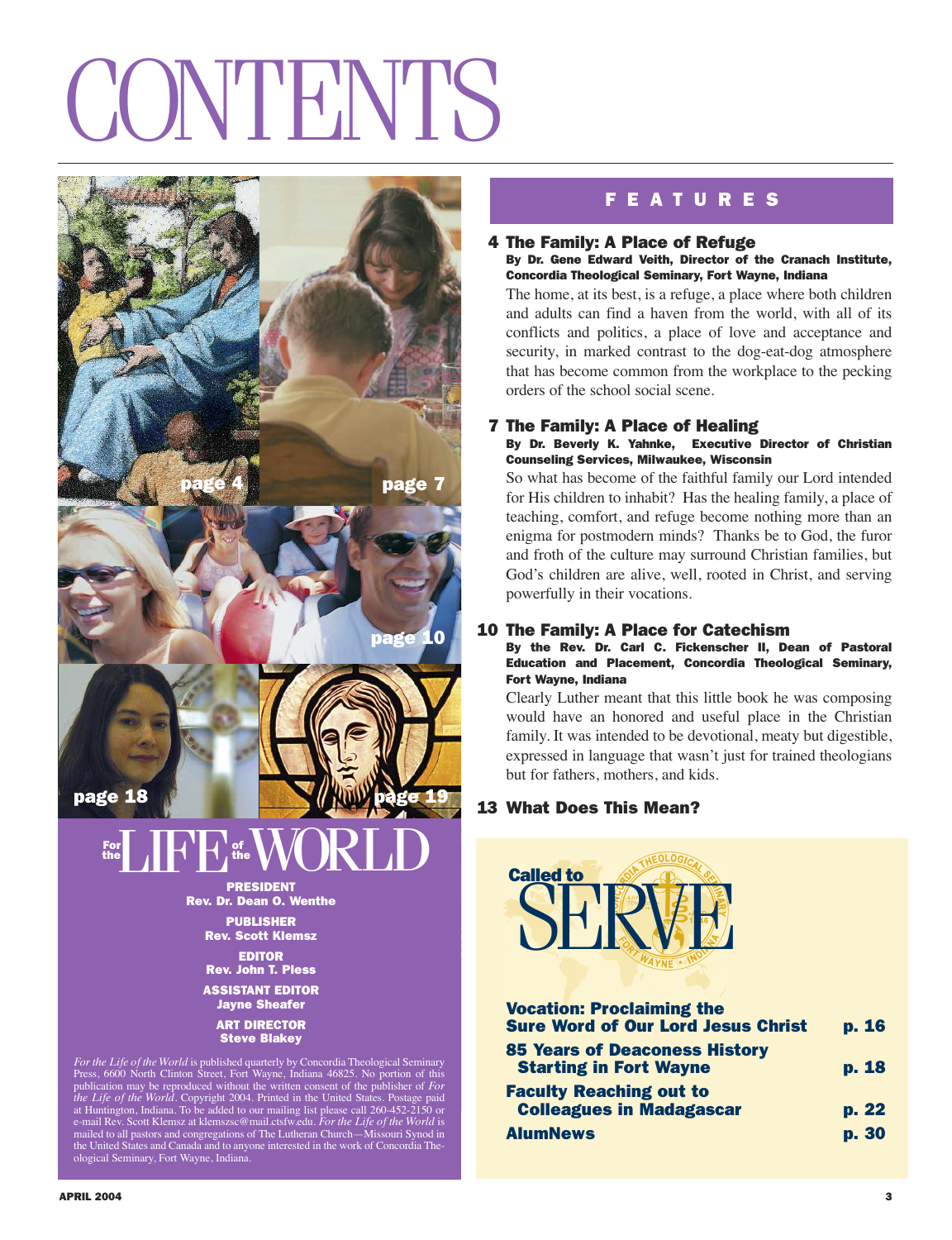

# **The Family:** APlaceof Healing

The curators of today's culture<br>
may regard the Christian<br>
family as a quaint artifact of<br>
simpler times. In some cir-<br>
cles, the Christian family has been he curators of today's culture may regard the Christian family as a quaint artifact of simpler times. In some circharacterized as culturally inept, a collection of intolerant people who will not embrace relativism and who would deny social freedoms to others. Admittedly, the Christian family cannot endorse many of the reckless social agendas nor condone some of the political mischief being

**It is remarkably tempting to reach up to the mantel, dust off the familiar Norman Rockwell portraits, and embark upon a heartwarming discussion of all that is good, right, and salutary about the Christian family. Perhaps, though, it is more important to note that the presence of each Christian family throughout our land constitutes a crucial, counter-cultural movement of enormous import and influence.**

made in these volatile days. Perhaps that is why a variety of pundits charged that the Christian family is out of step with the times, preempting man's natural desire to live life fully and freely.

#### **By Dr. Beverly K. Yahnke**

Even in these diversity-welcoming, "tolerant" times not many appear interested in hearing a genuine Christian response to the postmodern world's criticisms of the Christian life. So the myth persists that Christian families are domestic anachronisms which cling to archaic rules, rituals, and to one another. The pagan world misunderstands our reality–we cling with joy to the cross of Jesus Christ in living faith, enjoying extravagant blessings with hearts made new to live each day according to the will of our Father. The Christian family has life and has it abundantly!

It is remarkably tempting to reach up to

the mantel, dust off the familiar Norman Rockwell portraits, and embark upon a heartwarming discussion of all that is good, right, and salutary about the Christian family. Perhaps, though, it is more important to note that the presence of each Christian family throughout our land constitutes a crucial, counter-cultural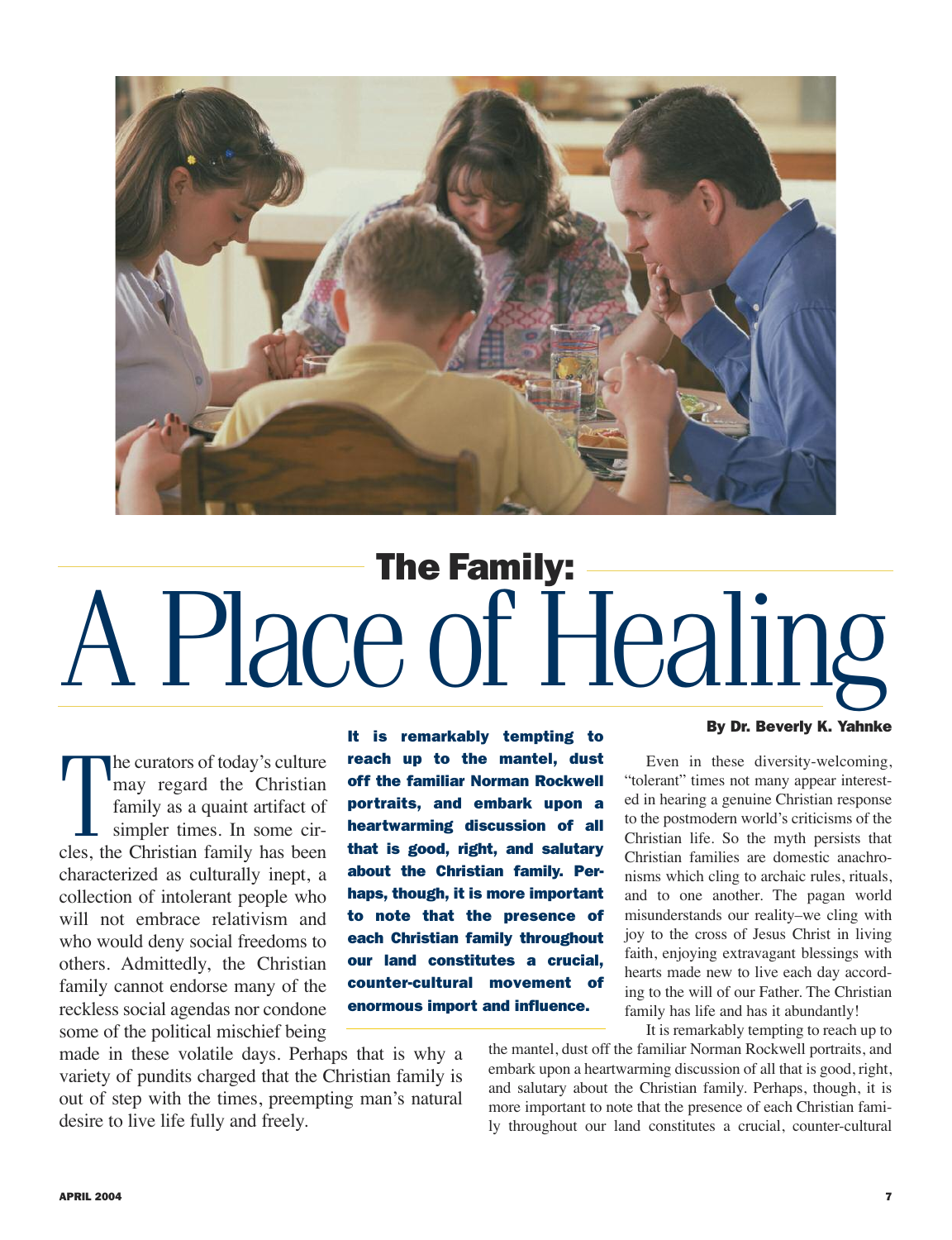movement of enormous import and influence. The Christian family must remain a place of healing and teaching, especially in these days when so many still grapple with the simplest tasks, such as defining what "family" actually means.

A third-grade boy offered this definition of the word, *family*. "A family has a mom and a dad, but they don't have to live together, though. The kids do have to know that their mom and dad love them, even if their parents hate each other or are divorced. That's what a family is." The conventional wisdom of children has been changing in alarming ways. We wag our heads sadly, realizing that even the littlest ones are no longer safe from our culture's tragic moral devolution. Some of our children observe "families" comprised of people sharing rent, food, and bedrooms without benefit of love or matrimony. In the minds of some children, a "family" is just a word for people with whom you live.

**In an astonishing display of loving mercy, God receives children into His family through the Sacrament of Holy Baptism. Pagan souls washed in water with the Word are reborn and adopted as children of our gracious Heavenly Father, equipped by the Spirit to receive in faith the life-giving gifts of Christ's conquest over sin, death, and Satan as well. In baptism we put on Christ, live in Him and He in us, so that in His name all we do, all we see, all that we think and say are the doings, vision, thoughts, and words of Christ Himself. We dare not miss the miracle and the promise: God gives us everything that is required of us to meet the challenge of every task facing the Christian family.**



Apparently it is not only the children who have difficulty with the definition of family. As a result of relentless political advocacy and tireless media campaigns, many have now come to imagine that our nation's insistence on equal rights ensures unlimited entitlements for homosexuals to create "families" and to adopt children. A June 2003 Gallup Poll reported that six in ten Americans now believe that gay sex should be legal. The grim news is that shortly after we poll, we vote to legislate whatever warped truth has caught the fancy of the majority. Christians understand that voting may legalize sin, but even a landslide majority vote will never absolve the sinner. The highest court of Massachusetts ruled recently that same-gender marriages were constitutional. We could have predicted that the media and some political ne'er-do-wells would err in this matter. Nevertheless, it was devastating to discover that even our brothers in the far reaches of the church on earth, who lack a clear confession and teaching, have also come to endorse gay marriage and gay families.

So what has become of the faithful family our Lord intended for His children to inhabit? Has the healing family, a place of teaching, comfort, and refuge become nothing more than an enigma for postmodern minds? Thanks be to God, the furor and froth of the culture may surround Christian families, but God's children are alive, well, rooted in Christ, and serving powerfully in their vocations. God's baptized children are living witnesses to real truth and real life lived in accordance with God's will, as we serve God in our neighbor.

So, how is it that these families can remain the epicenter for healing and teaching in the midst of such cultural mayhem? What are the tasks of the Christian family in these days? And, just what is it that requires healing and teaching?

God's Holy Word is given us to answer precisely these kinds of questions. There is no point in identifying the tasks of the Christian family until we are confident that God has equipped us thoroughly for the doing of His will, that which is pleasing to Him. Not only has our Lord given us the gift of earthly families, He ensures that His children will be partakers in a divine and eternal inheritance. In an astonishing display of loving mercy, God receives children into His family through the Sacrament of Holy Baptism. Pagan souls washed in water with the Word are reborn and adopted as children of our gracious Heavenly Father, equipped by the Spirit to receive in faith the life-giving gifts of Christ's conquest

over sin, death, and Satan as well. In baptism we put on Christ, live in Him and He in us, so that in His name all we do, all we see, all that we think and say are the doings, vision, thoughts, and words of Christ Himself. We dare not miss the miracle and the promise: God gives us everything that is required of us to meet the challenge of every task facing the Christian family.

Confident that God's own Spirit will equip His children to prevail against cultural assaults, parents must ensure that each lesson taught in the Christian family is rich in love, trust, obedience, and mercy. One must trust to receive love; one must trust to give love. The gifts given us by our Father are the gifts that He would have us give our children: love, mercy, and an invitation to know and trust Him, relying upon Him for all things. As parents teach the catechism patiently to their